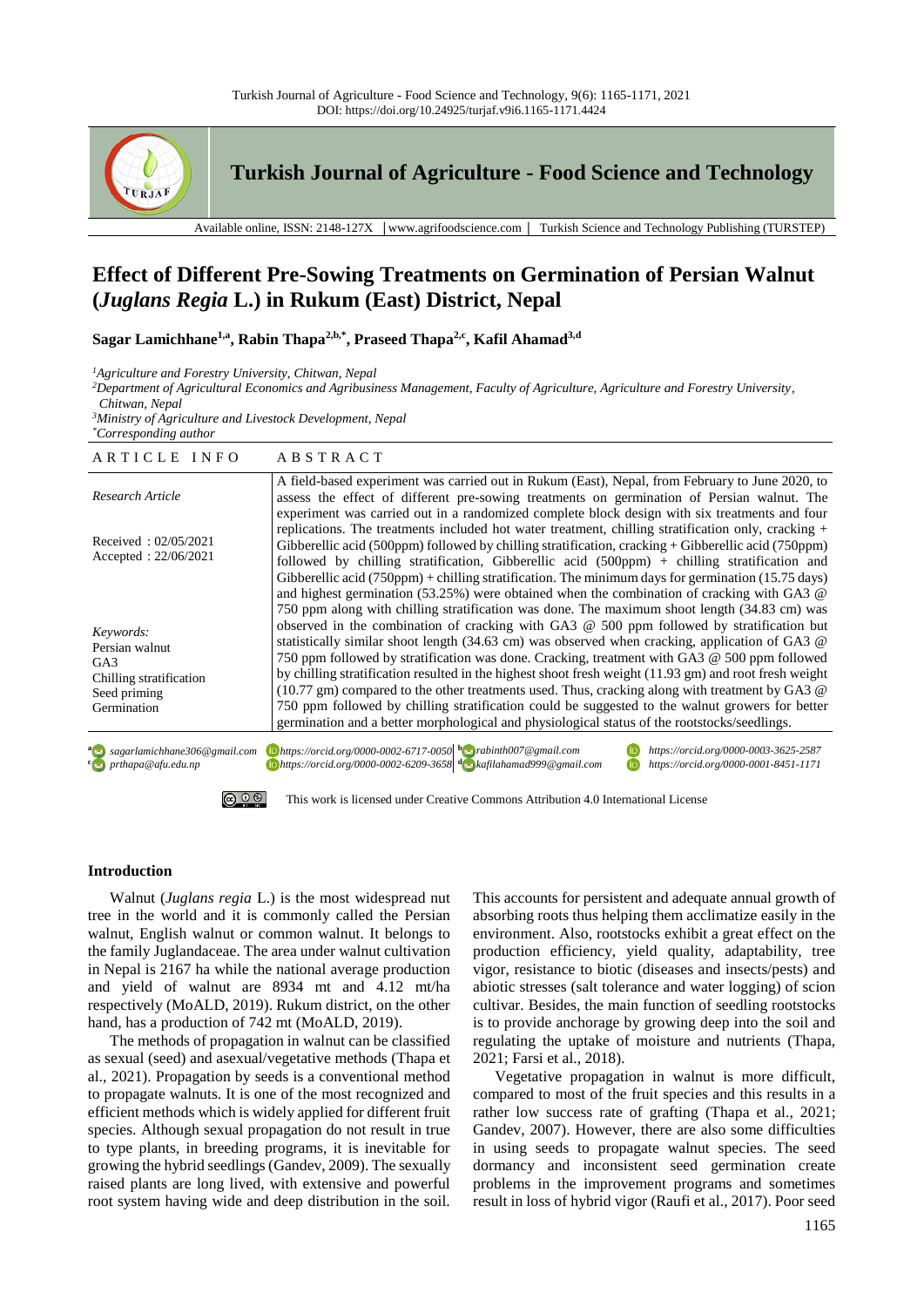germination is the major limiting factor of walnut for large scale production and cultivation under cold arid conditions. In walnuts, the poor seed germination has been correlated with physiological dormancy, that is controlled by seed coat and embryo dormancy (Matilla and Matilla, 2008). Various methods are used to overcome seed dormancy depending on the walnut species and dormancy type. In Nepal, generally walnut cracking and chilling of walnut is practiced for ensuring a better germination. Therefore, analyzing the causes of dormancy and evaluating the methods of breaking dormancy to increase seed germination percentage and rate is necessary (Rajabiyan et al., 2007).

If proper germination percentage is ensured, we can grow a greater number of rootstocks as well as we can obtain more number of seedlings of high yielding variety seeds. Promoting the germination of walnut seeds is equally important in breeding programs and the use of germplasms (Hartman et al., 2001). With the introduction of new varieties, there is a need to ensure the most appropriate method of pre-sowing treatment of walnut seeds so that a better germination percentage can be achieved (Thapa et al., 2021). Therefore, analyzing the causes of dormancy and evaluating methods of breaking dormancy is necessary, in order to increase seed germination percentage (Rajabiyan et al., 2007). In this light, the current study was carried out to determine the most suitable pre-sowing treatment in walnut for ensuring a good germination percentage and better physiological and morphological status of walnut rootstocks and seedlings.

# **Materials and Methods**

# *Experimental Site*

The experiment was carried out in a private nursery, located in Syalapakha, Sisne Rural Municipality-08 under the command area of PM-AMP (Walnut-zone), Rukum

(East) district, Nepal (Figure 1). The research site is located at a latitude of  $28.66^{\circ}$  North and a longitude of  $82.49^{\circ}$  East. The altitude of the place is 1200 meters above the mean sea level. The climate of Syalapakha is characterized by three distinct seasons; rainy monsoon (June-October), cool winter (November-February), and mild spring (March-May) (Ahamad, 2020). The average precipitation was 1.042 mm per day, the total incident solar radiation during the study period was 640.93 kW-hr/ $m^2$ / day and the average relative humidity was 40.27% (NASA-Power, 2020).

## *Treatment Details*

There were six different pre-sowing treatments in the experiment. The general description about the treatments used is shown in Table 1.

| Table 1. Treatments used in the experiment |  |  |
|--------------------------------------------|--|--|
|--------------------------------------------|--|--|

| S. No | <b>Treatments Used</b>                         |  |  |  |  |
|-------|------------------------------------------------|--|--|--|--|
| 1.    | Hot water (24 hours)                           |  |  |  |  |
| 2.    | Chilling stratification                        |  |  |  |  |
| 3.    | Cracking+ GA3(500ppm) followed by the          |  |  |  |  |
|       | chilling stratification                        |  |  |  |  |
| 4.    | Cracking+ GA3(750ppm) followed by the          |  |  |  |  |
|       | chilling stratification                        |  |  |  |  |
| 5.    | $GA3(500ppm) + \text{chilling Stratification}$ |  |  |  |  |
| б.    | GA3 $(750ppm) +$ chilling stratification       |  |  |  |  |

#### *Experimental Design*

The experiment was laid out in a Randomized Complete Block Design (RCBD). The experiment comprised six treatments and each of the treatment was replicated four times. The treatment was randomized between the blocks. There were five rows per plot and in each row, five seeds were sown. The row-to-row distance was 30cm and seed to seed distance was 10cm.



Figure 1. Research site of pre-sowing study located at Syalapakha (Sisne Rural Municipality-08), Rukum (East), Nepal Source: Thapa et al. (2021)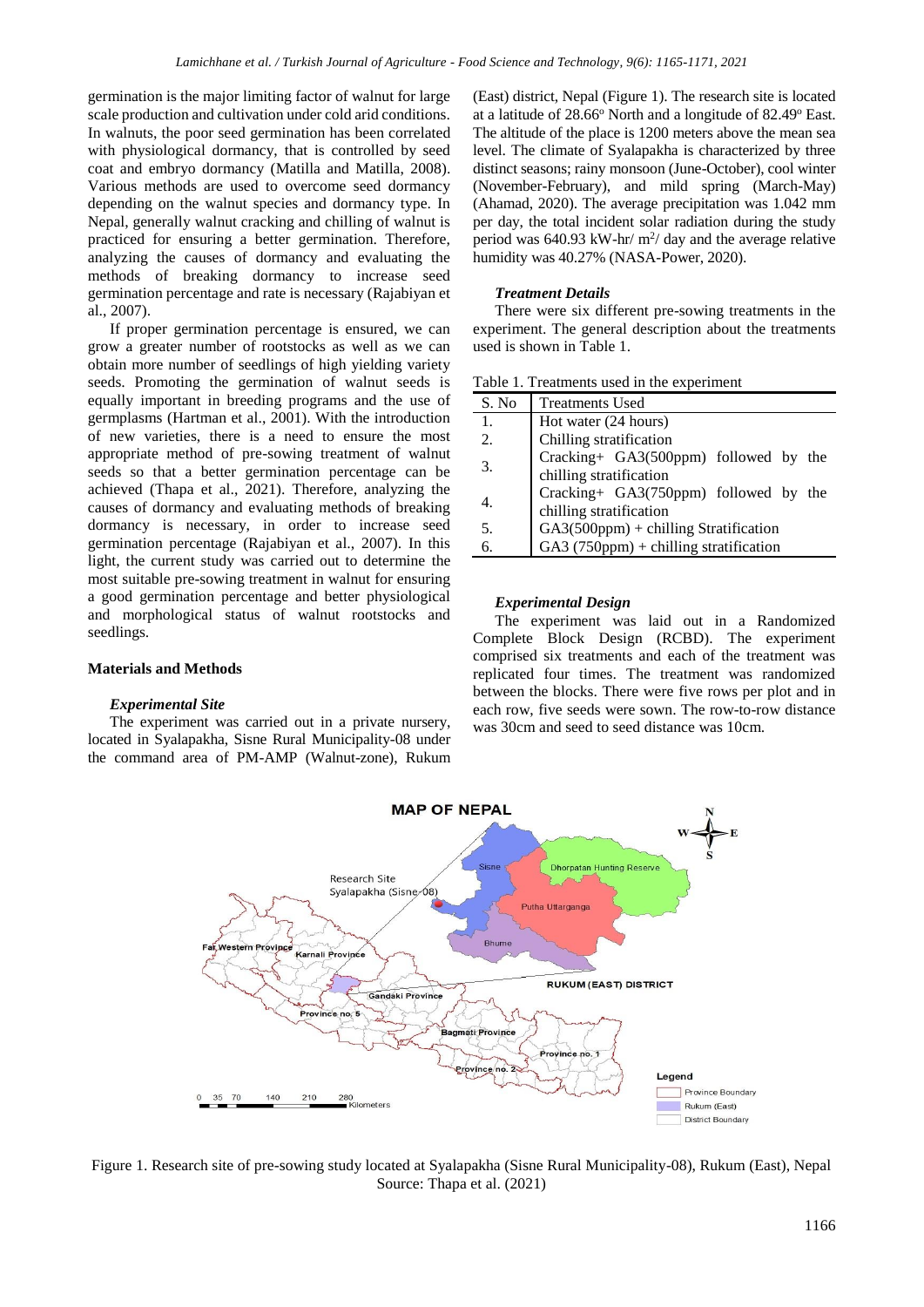#### *Pre-sowing Treatments*

Fully mature seeds of Persian walnut (*Juglans regia* L.), hard-shelled local variety were collected from the walnut farm of Thapa Nursery, Syalapakha, Rukum (East). Seeds were selected, washed, float-checked, and air dried. Selected seeds were subjected to different pre-sowing treatment/s. The different pre-sowing treatments were used either alone or in combination as mentioned in the Table 1 above.

#### *Hot water treatment*

The seeds were dipped in the container containing hot water (boiled at 50-60°C). The container was kept safely inside the farm without any disturbances. Nearly about 25- 30 seeds were taken at a time and dipped 3-4 times to complete the treatment.

## *Chilling stratification*

The seeds were desiccated to about 12% moisture on a dry weight basis and then surface sterilized by soaking in 5% sodium hypochlorite solution for 10 minutes. Then they were subsequently rinsed thoroughly with sterilized water prior to germination or chilling. The chilling temperature was set to 4±1°C for 700-1500 hours. The seeds were arranged alternatively with sand at different multilayer (3-4 layers) and finally covered with moist bags moss and kept in the wooden box for up to 8 weeks. After arranging them properly, the irrigation was done by water can for 1 week. Then, it was irrigated as per the moisture conditions. At the bottom of the wooden box, tiny holes were kept for the drainage purpose. Once radical emergence was observed in 50% of the walnut seeds, it was considered the completion of the chilling stratification.

*Cracking*

After carefully selecting the seeds, they were partially cracked using walnut cracking machine. Care was taken that the seeds did not crack completely. After careful cracking, the seeds were ready to be subjected for different treatments to initiate the germination.

#### *Treatment of seeds with GA<sup>3</sup> solution*

The seeds were soaked in the GA3 solution for 24 hours. The two different solutions of GA3 were prepared (500ppm and 750ppm). We dissolved 0.5gm of the GA3 in 1L of water, to make a 500ppm GA3 solution and similarly 0.75gm of GA3 was dissolved in 1L of water to make a 750ppm GA3 solutions. For uniform solubility, ethanol (90% pure) was used along with distilled water.

#### *Field Operations*

# *Tillage and Land Preparation*

The land was prepared by single primary tillage and 2- 3 cross secondary tillage followed by leveling of land. All the weed and plant residues were removed to make the field clean. FYM was well mixed into the soil during tillage operations. The land was prepared 15 days before sowing the walnut seeds.

*Planting*

The sowing was done on  $17<sup>th</sup>$  of February, 2020. Single seed was sown in each hill. The distance from row to row was kept 30 cm and the distance from seed to seed was 10 cm. There were five rows per plot and in each row five seeds of walnut were sown.

#### *Fertilizers and irrigation*

Fertilizers were applied as per the recommendations given by AITC (2019). 50 kg of FYM was applied during

the seedbed preparation while 434.78 grams of DAP, 699.43 grams of Urea and 333.33 grams of MOP were applied in the field, at the time of sowing. Light irrigation was done, generally 2-3 times a week.

*Weeding* 

Regular hoeing of field was done up to 30-35 days of sowing with the help of a spade. Manual hand weeding was done after that. While hoeing and weeding, care was taken to not injure the seeds.

#### *Data Collection*

The biometrical observations were recorded from inner five randomly selected plants of each plot. The morphological and physiological traits were assessed from the sample plants. The following parameters were assessed through the data collection.

The germination percentage was calculated taking all the seeds sown in the plot as total.

Seeds were considered to be germinated when the radicle reached half the length of the seed. At the end of germination period (Eight week), the germination percentage (GP) was calculated using the following formula as given by Copeland and McDonald (2001):

 $GP = \sum G/N \times 100$ 

Where GP is the germination percentage, G is the numbers of germinated seeds and N is the total number of seeds.

The days taken for germination in each of the presowing treatment were observed and recorded.

At the end of experiment (3 months of sowing), seedlings were cut at soil surface and the roots were washed to make them free of soil.

Shoot length was taken with the help of a scale. It was measured in (cm).

Root length was taken with the help of a scale, and measured in (cm).

Fresh weight of the shoot was taken with help of a weighing balance.

Fresh weight of the root was taken with help of a weighing balance.

#### *Data Analysis*

The data collected were refined and entered in MS-Excel sheet. The data were analyzed to draw meaningful inferences by using the 'agricolae' package of statistical software R Studio Version 4.0. The mean comparison of the different parameters like germination percentage, days to germination, shoot length, root length, shoot and root fresh weight were done using DMRT (Duncan's Multiple Range Test).

# **Results**

#### *Days to Germination*

From the table below, it can be observed that the seeds treated with the hot water required significantly higher number of days to germinate (55 days), followed by the seeds that were kept in chilling stratification (44.25 days). Furthermore, the cracked seeds treated with GA3 @750 ppm solutions, that were kept in chilling stratification, required significantly lowest number of days to germinate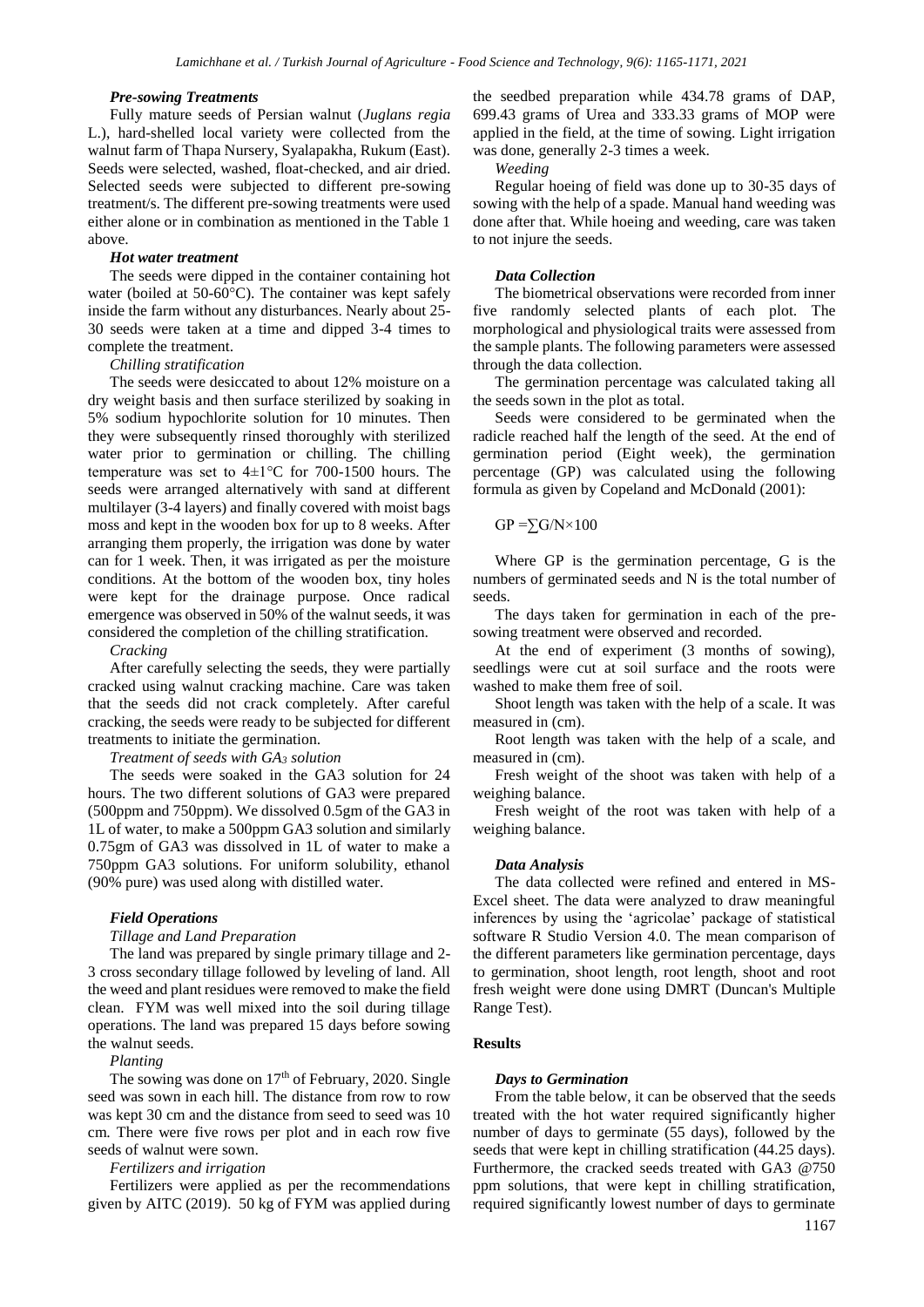(15.75 days). Seeds treated with GA3 @500 ppm and @750 ppm solution followed by chilling stratification showed statistically similar results with each other for the days to germinate.

## *Germination Percentage*

Significant results were observed under different presowing treatments for the germination percentage of walnut. The results have been shown in the Figure 2. From the graph, it can be devised that chilling stratification of the cracked walnut seeds along with dipping in the 750ppm of GA3 solution showed the highest germination percentage (53.25%) followed chilling stratification of the cracked walnut seeds dipped in the 500ppm GA3 solutions (51.75%). Both the treatments were statistically similar with each other for germination percentage. The results were then followed by chilling stratification of the walnut seeds that were dipped in the 750ppm GA3 solutions and seeds dipped in the 500ppm GA3 solutions followed by chilling stratification only. Lowest germination percentage (44%) was observed in the seeds where hot water treatment was done.

Table 2. Effect of different treatment on days to germination in Syalapakha, Rukum (East) during 2020

| Treatments                                              | Days to            |  |  |
|---------------------------------------------------------|--------------------|--|--|
|                                                         | germination        |  |  |
| Hot water                                               | $55.25^{\rm a}$    |  |  |
| Chilling stratification                                 | $44.25^{b}$        |  |  |
| Cracking + GA3 $@$ 500 ppm + chilling<br>stratification | 20.50 <sup>d</sup> |  |  |
| Cracking + GA3 $@$ 750 ppm + chilling<br>stratification | $15.75^{\circ}$    |  |  |
| GA3 $@$ 500 ppm + chilling stratification               | $27.75^{\circ}$    |  |  |
| GA3 $@$ 750 ppm + chilling stratification               | $26.75^{\circ}$    |  |  |
| $SEM (\pm)$                                             | 15.046             |  |  |
| LSD <sub>0.05</sub>                                     | 3.062              |  |  |
| $F$ -testo os                                           | ***                |  |  |
| CV(%)                                                   | 6.409              |  |  |

 $*$ ,  $**$ , and  $***$  represent significance at 5%, 1% and 0.1% level, respectively. NS=non-significant. Means followed by common letter(s) within column are not significantly different with each other based on DMRT test.

## *Shoot and Root Length*

The highest shoot length or shoot growth (34.825 cm) was noticed under combination of the cracked seeds with GA3 @500 ppm under chilling stratification followed by the combination of the cracked seeds with GA3 @750 ppm under chilling stratification i.e., 34.625 cm. Both of the treatments showed statistically similar results with each other. GA3 @ 500 ppm under chilling stratification resulted in a shoot length of 24.325 cm, followed by the other treatments, which were statistically similar with each other.

The highest root length (25.35 cm) was observed on application of GA3 @500 ppm in the cracked seeds followed by chilling stratification followed by cracked seeds+ GA3 @ 500 ppm+ chilling stratification which were statistically similar with each other. The combination of cracking with GA3 @ 750 ppm under chilling stratification and GA3 @ 500 ppm under chilling stratification were statistically similar with each other, followed by the seeds kept in the chilling stratification. The lowest root length (13.35 cm) was observed in case of seeds treated with hot water.

## *Shoot and Root Fresh Weight*

The maximum shoot fresh weight (11.930 gm) was recorded in the combined application of the cracked seeds, gibberellic acid @ 500 ppm and chilling stratification. The maximum shoot fresh weight was followed by treating the cracked seeds with GA3 @ 750 ppm and chilling stratification. It was followed by the seeds treated with GA3 @ 500 ppm kept under stratification, treatment with GA3 @ 750 ppm and hot water treatment. The lowest shoot fresh weight was recorded in case of seeds kept in chilling stratification only.

The maximum root fresh weight (10.77 gm) was observed in the combined application of the cracked seeds, gibberellic acid @ 500 ppm and chilling stratification followed by the seeds treated with GA3 @ 500 ppm and chilling stratification. Root fresh weight of the seeds kept in chilling stratification was statistically similar with cracked seeds treated with GA3 @ 750 ppm under stratification. The lowest root fresh weight was recorded in the seeds treated with hot water.



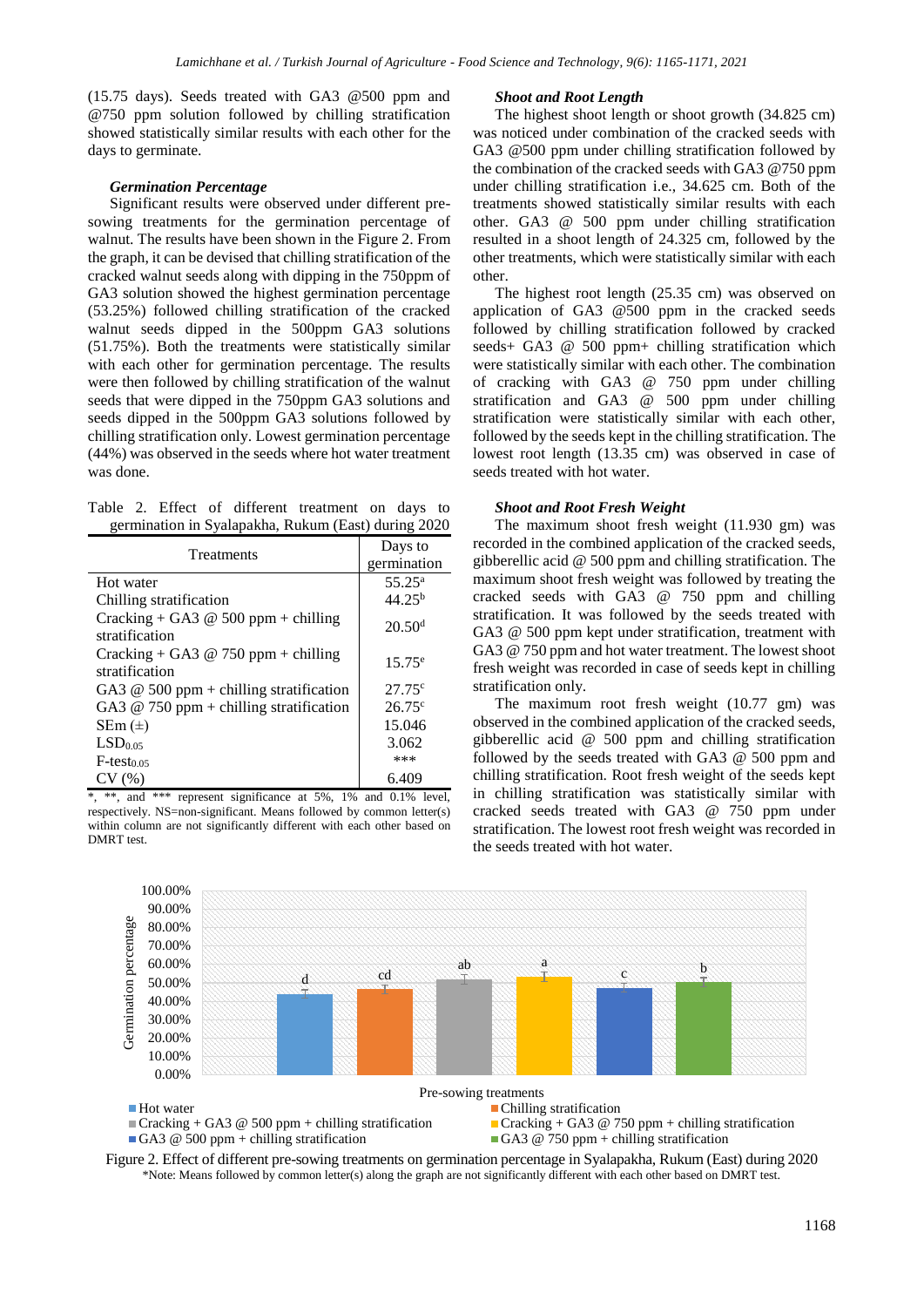|  | Table 3. Effect of different treatment on shoot length in Syalapakha, Rukum (East) during 2020 |  |  |  |  |
|--|------------------------------------------------------------------------------------------------|--|--|--|--|
|  |                                                                                                |  |  |  |  |

| ັ                 |                       |
|-------------------|-----------------------|
| Shoot length (cm) | Root length (cm)      |
| $21.550^{\circ}$  | $13.350^e$            |
| $20.375^{\circ}$  | $19.775$ <sup>d</sup> |
| $34.825^{\rm a}$  | $25.350^{\rm a}$      |
| $34.625^{\rm a}$  | $24.575^{ab}$         |
| $24.325^{b}$      | $24.100^{bc}$         |
| $21.475^{\circ}$  | $23.250^{\circ}$      |
| 6.734             | 4.542                 |
| 1.308             | 0.947                 |
| ***               | ***                   |
| 3.314             | 2.891                 |
|                   |                       |

\*, \*\*, and \*\*\* represent significance at 5%, 1% and 0.1% level, respectively. NS=non-significant. Means followed by common letter(s) within column are not significantly different with each other based on DMRT test.

Table 4. Effect of different treatment on shoot and root fresh weight in Syalapakha, Rukum (East) during 2020

| <b>Treatments</b>                                    | Shoot fresh weight   | Root fresh weight  |  |
|------------------------------------------------------|----------------------|--------------------|--|
|                                                      | (gm)                 | (gm)               |  |
| Hot water                                            | $5.385$ <sup>d</sup> | $4.140^e$          |  |
| Chilling stratification                              | $4.845^{\circ}$      | 6.932 <sup>d</sup> |  |
| Cracking + GA3 $@$ 500 ppm + chilling stratification | $11.930^{\rm a}$     | $10.770^{\rm a}$   |  |
| Cracking + GA3 $@$ 750 ppm + chilling stratification | 10.485 <sup>b</sup>  | 7.156 <sup>d</sup> |  |
| GA3 $@$ 500 ppm + chilling stratification            | 6.237c               | 8.457 <sup>b</sup> |  |
| GA3 $@$ 750 ppm + chilling stratification            | $5.040^{\text{de}}$  | $7.627^{\circ}$    |  |
| $SEm (\pm)$                                          | 3.082                | 2.161              |  |
| LSD <sub>0.05</sub>                                  | 0.387                | 0.323              |  |
| $F$ -test <sub>0.05</sub>                            | ***                  | ***                |  |
| CV(%)                                                | 3.509                | 2.857              |  |

\*, \*\*, and \*\*\* represent significance at 5%, 1% and 0.1% level, respectively. NS=non-significant. Means followed by common letter(s) within column are not significantly different with each other based on DMRT test.

## **Discussion**

Early germination (15.75 days) and best germination (53.25%) was observed when combination of cracking with GA3 @ 750 ppm chilling stratification was used. The maximum germination might be due to the fact that GA3 involved in the activation of cytological enzymes which stimulated  $\alpha$  - amylase enzyme that converted insoluble starch into soluble sugars (Babu et al., 2010) and early germination might be due to the fact that, GA3 played important role in two stages of germination one at initial enzyme induction and other in activation of reserve food mobilizing system which helped in enhancement of germination (Jha et al*.,* 1997). In the present studies, it had been observed that gibberellic acid was required in relatively lower concentration with stratification and scarification for the maximum germination. The inability of walnut seeds to germinate might be due to the hard seed coat. As the scarification treatment given to the seed helped in uptake of water, growth hormones and air which was required for seed germination (Finch‐Savage and Leubner‐ Metzger, 2006; Pallavi et al., 2014). Prechilling stratification might have a significant effect on seed dormancy because, at low temperature, more oxygen is dissolved in water making more oxygen available for the embryo (Young & Young, 1992).

According to Hassan and Fetouh (2014), stratification affected metabolic processes including changes in hormones, disappearance of ABA, activation of GA3 and initiation of germination. Without seed stratification, pretreatment with GA3 had no effect on the germination percentage of seeds, since few seeds germinated with GA3

application alone, indicating that GA3 was unsuccessfully substituted for cold stratification. On the other hand, the apparent response to GA3 pretreatment when stratification was combined with it, suggested a synergistic effect for both.

From our study, the least germination percentage and maximum days taken for germination was observed in hot water treated seeds. This might be due to the fact that, the ability of hot water to separate the columnar macro-sclereid cells through thermal expansion (Teketay, 1998) was ineffective in permitting water to penetrate the seeds. Our experiment was however in contrast with Negi et al. (2017) where they reported early germination at 12.67 days and best germination of 75.88% when GA3 was used as presowing treatment. This might be due to the fact that seedlings varieties used in their research trial were of better quality and due to the availability of optimum temperature and humidity.

The maximum shoot length (34.825 cm) was noticed under combination of cracking with GA3 @ 500 ppm followed by stratification and similarly, shoot length (34.625cm) was also observed highest with the combination of cracking with GA3 @ 750 ppm followed by stratification. It might be due to the effect of GA3 and stratification on enhancing growth due to the solubility of fats and sugars caused by stratification plus the increased in gibberellins synthesis. In addition, the improving effect of GA3 and stratification on seed germination might had reflected on enhancing the shoot parameters. These results are in agreement with Dahkaei (2009) on *Danae racemosa*, Gokturk et al. (2010) on *Punica granatum* and Hassan and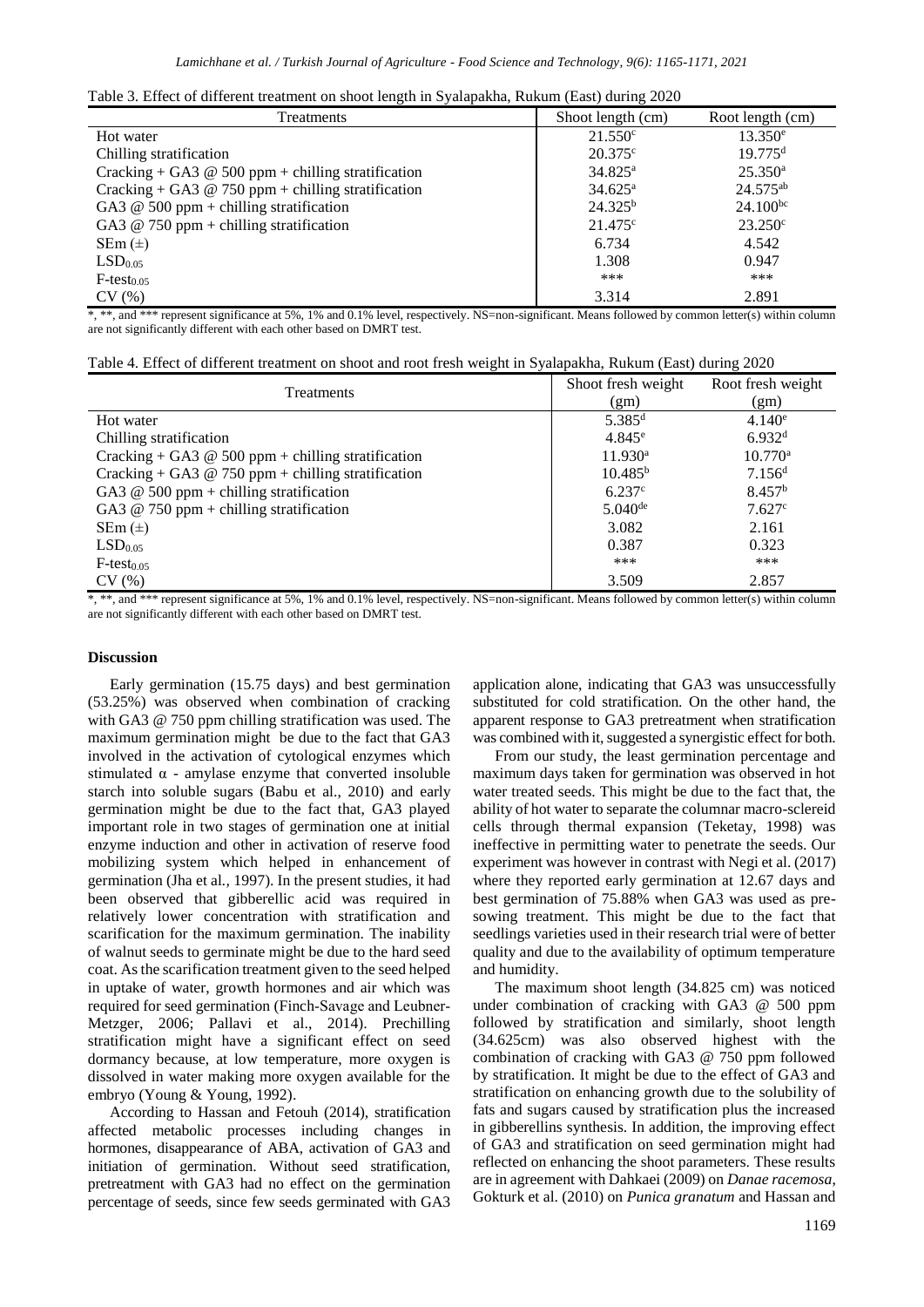Fetouh (2014) on seeds of *Magnolia grandiflora*. Similar observations were recorded by Mathur et al. (1972) in peach and apricot seedlings. The GA3 hormone increased cell size by stimulating the cell wall to release and transmit its calcium into the cytoplasm that provided a condition for absorption of water and cell growth and in stratification, endosperm was disrupted permitting embryo growth. On the other hand, low temperatures stimulated the breakdown of proteins into soluble nitrogenous compounds and formation of the amino acids' glycine and arginine, which were beneficial for embryo growth (Baskin and Baskin, 2001; Razavi and Hajiboland, 2009).

The highest root length (25.350 cm) was recorded with the application of cracked seeds + Gibberellic acid @ 500 ppm + chilling stratification. It might be due to the reason that the shoot growth resulted in production of photosynthates which were translocated through phloem to the root zone and was responsible for increase in root length. Parvin et al*.* (2015) who reported maximum root length and root area of walnut with combination of gibberellic acid and stratification, the effect of GA3 and stratification on root parameters followed the same trend as on the shoots. The positive effect of GA3 and stratification on root parameters might be explained through the role of GA3 and stratification in enhancing gibberellins synthesis which also leads in increased growth of root, root branching and overall increase in root fresh weight (Penfield et al*.,* 2005).

The maximum shoot fresh weight (11.930 gram) and root fresh weight (10.770 gram) was found in the combined application of cracking with GA3 @ 500 ppm under stratification. This promotion could be explained through the role of stratification in enhancing gibberellins synthesis which also leaded to increase in the growth and root branching and overall increased roots fresh weight. Similar observations were recorded and confirmed by Panwar*,*(2010) in Jatropa, Fariman et al. (2015) in *Echinacea purpurea* and Parvin et al. (2015) in black walnut.

## **Conclusion**

The study showed cracked seeds dipped in GA3 @750 ppm solution followed by chilling stratification led to the early germination, better germination percentage and a better morphological and physiological status. It could be suggested to the walnut growers of Rukum (East) district and to the growers of similar agroclimatic conditions to use the pre-sowing treatment i.e., cracking followed by GA3@750 ppm and chilling stratification. The results could be useful for nurserymen for producing a better number of rootstocks with better morphological and physiological status.

# **Acknowledgement**

The authors gratefully acknowledge the support of Agriculture and Forestry University, Prime Minister-Agriculture Modernization Project (Walnut Zone) for providing this enormous opportunity and platform. We would also like to acknowledge Mr. Dinesh Prasad Sapkota for his crucial advice and Mr. Karna Thapa and Sujan Rawal of Thapa Nursery, Syalapakha for their outstanding contribution to the completion of the experiment.

# **Conflict of Interest**

The authors indicate no conflict of interest for this work.

#### **References**

- Ahamad K. 2020. Walnut Yearbook*.* Rukumkot, 5, Nepal: Amar Publishers.
- AITC. 2019. *Krishi Diary*. Ministry of Agriculture and Livestock Development. Singhadurbar, Kathmandu.
- Babu K, Patel R, Singh A, Yadav D, De L, Deka B. 2010. Seed germination, seedling growth and vigour of papaya under North east Indian condition. Acta Horticulturae, 851, 299-306.
- Baskin C, Baskin J. 2001. Seeds: Ecology, Biogeography and Evolution of Dormancy and Germination. San Diego: Academic Press.
- Copeland L, Mc Donald M. 2001. Principles of Seed Science and Technology. Dordrecht, the Netherlands: Kluwer Academic Publishers.
- Dahkaei MNP. 2009. Effect of gibberellic acid, temperature and cold-moist stratification on seed germination of Danae racemosa. Acta Horticulturae, 813, 445-452.
- Farsi M, Fatahi MM, Zamani Z, Hassani D. 2018. Effects of scion cultivar, rootstock age and hormonal treatment on minigrafting of Persian walnut. International Journal of Horticultural Science and Technology, 5(2): 185-197.
- Fariman ZK, Azizi M, Noori S. 2011. Seed germination and dormancy breaking techniques for Echinacea purpurea L. Journal of Biological and Environmental Sciences, 5(13): 7-10.
- Finch‐Savage WE, Leubner‐Metzger G. 2006. Seed dormancy and the control of germination. New Phytologist, 171(3): 501-523.
- Gandev S. 2007. Budding and grafting of the walnut (Juglans regia L.) and their effectiveness in Bulgaria. Bulagarian journal of agricultural science, 13: 683-689.
- Gandev S. 2009. Propagation of walnut (Juglans regia L.) under controlled temperature by the methods of omega bench grafting, hot callus and epicotyl grafting. Bulgarian Journal of Agricultural Science, 15(2): 105-108.
- Gokturk A, Olmez Z, Karasah B, Surat H. 2012. Effects of cold stratification and sulphuric acid pre-treatments on germination of pomegranate (Punica granatum L.) seeds in greenhouse and laboratory conditions. Scientific Research and Essays, 7(25): 2225-2229.
- Hartman H, Kester D, Davies F, Geneve R. 2001. Plant propagation: Principle and practices (7th ed.), New Jersey: Prentice Hall International.
- Hassan F, Fetouh M. 2014. Seed germination criteria and seedling characteristics of Magnolia grandiflora L. trees after cold stratification treatments. International Journal of Current Microbiology and Applied Sciences, 3 (3): 235-241.
- Jha B, Kumar V, Singh R, Kumari R, Sinha M. 1997. Dormancy in groundnut Standardization of procedure of breaking. Journal of Applied Biology, 7: 23-25.
- Mathur D, Couvilon G, Vines H, Hendershott C. 1972. Stratification effects on endogenous gibberellic acid in peach seeds. Horticulture Science., 6, 538.
- Matilla A, Matilla-Vazquez M. 2008. Involvement of ethylene in seed physiology. Plant Science, 175, 87-97.
- MoALD. 2019. Statstical information on Nepalese agriculture (2018/19). Government of Nepal, Ministry of Agriculture and Livestock Development, Monitoring, evaulation and statistics division, Agriculture statistics section.
- NASA-Power. 2020. Retrieved from https://power.larc.nasa.gov/ : https://power.larc.nasa.gov/
- Negi P, Nautiyal B, Thakur N, Negi M, Kumari VM. 2017. Effect of Different Pre Sowing Treatments on Seed Germination and Seedling Growth of Walnut (Juglans regia L.). International Journal of Current Microbiology and Applied Sciences, 6(7): 3844-3849.